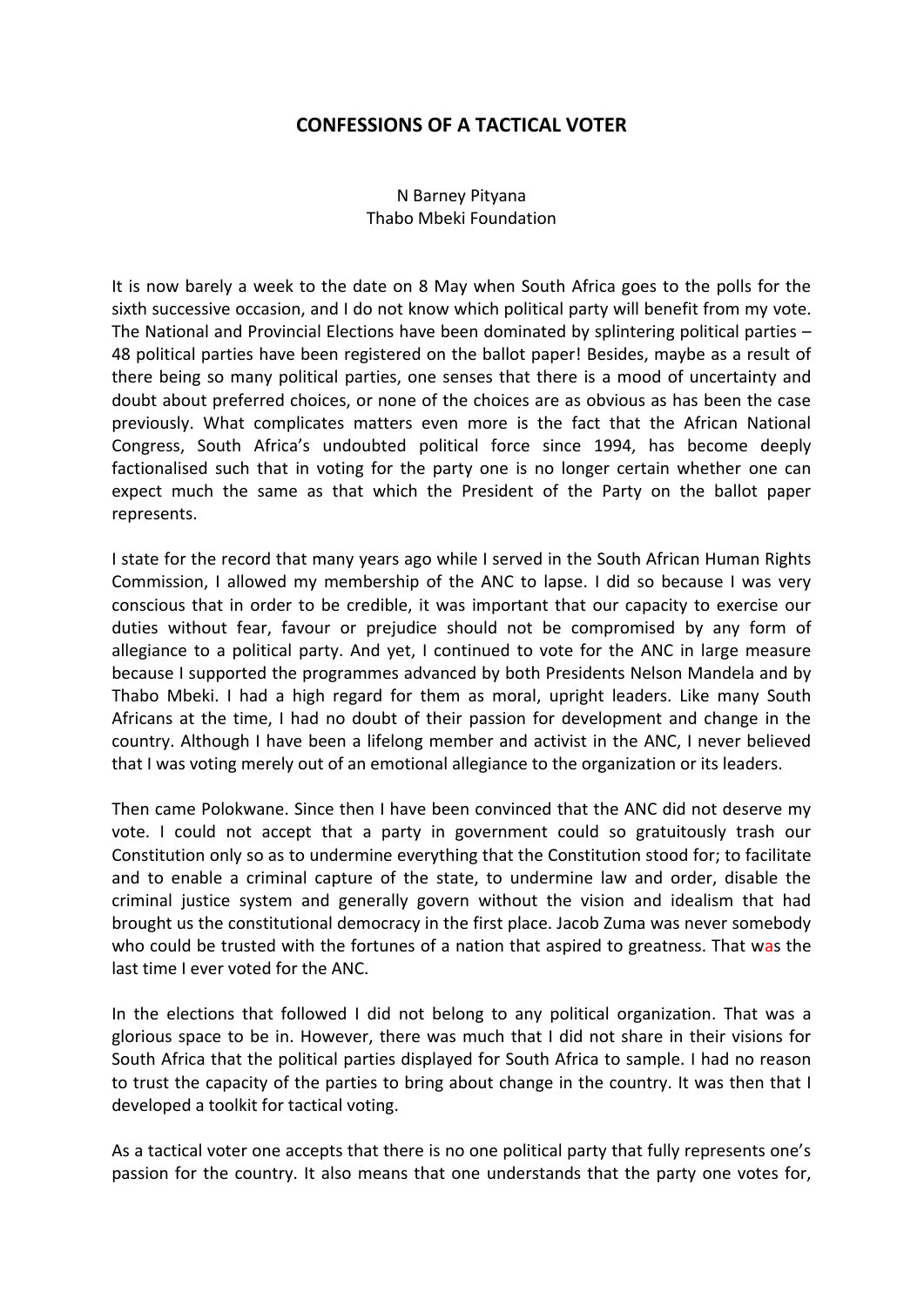even if elected, does not render it immediately accountable to the voter. That means that the level of trust for the political party has to be very high indeed. That is because one does not have a voice in parliament that speaks on one's behalf, and that can be primed in the event matters of concern emerge. The problem is our electoral system. A tactical voter also accepts the limitations and the choices one has in making a credible decision but that one makes the best of the situation and as such to mitigate the ill-effects of a flawed system of democracy as best one can.

The electoral system is a Party List system. Members of the National Assembly are representatives of the party and not the voters. They are accountable to the party whips and the law allows the party to remove members who do not conform to party prescripts. Whatever advantages or disadvantages such a system may have it definitely creates a distance between the voter and the member who serves in parliament. The Nation needs to engage in a serious Dialogue as to whether this is the best system to ensure accountability, or whether a Constituency-based or hybrid system is an option.

I guess that I am a very difficult voter ever to satisfy. I am a very discerning and critical elector. I do not only concern myself with the glitz and bling that parties like the ANC flaunt. I also detest rhetoric and political platitudes. I hate empty promises and I detest lies. For me a political party is not and cannot be judged solely by its Manifesto, neither by those who lead it – though that is not unimportant. Yes, I attach a great deal of importance on who are the intended representatives of the party, what do they stand for, and what is their track record in public life, and what is their moral barometer.

This means that not only should those who have a criminal record not be considered, but others who do not live the values of our democracy – honesty, integrity, those who are on record as responsible for violence against women, and any whom the courts have pronounced upon. I hate it when politicians hide behind a fig leaf that says that one is *innocent until proved guilty in a court of law*. That becomes a license for strange behaviors that should have no place in our public representatives as it excludes the importance of ethical and moral behavior of those who exercise public power.

My final consideration about Manifestos is first to evaluate the record of the party in government, and to assess whether what the party offers as platform for government is more than theory but practical logic, that can be assessed, verified, executed and costed within a time-period of five years. In other words, it is important to test whether a party is not just offering a pipedream that will go nowhere. On this basis, there should be no reason to vote for the ANC which after all has been in government for 25 years, and in the last decade has destroyed the capacity of the state to govern, gutted out the economy, impoverished ordinary South Africans, multiplied unemployment, increased inequality. It is the government that brought us Nkandla, Marikana, Life eSidimeni, State Capture, a bloated public service and erratic policy development in matters like fees for higher education, land restitution, even the nuclear build. The ANC cannot just rub its hands Pilate like off the catastrophe that was Zuma. It must take responsibility.

What is important, though, is that we need to know and become convinced that there are measures in place to mitigate the damage caused, steer the nation on a different course. It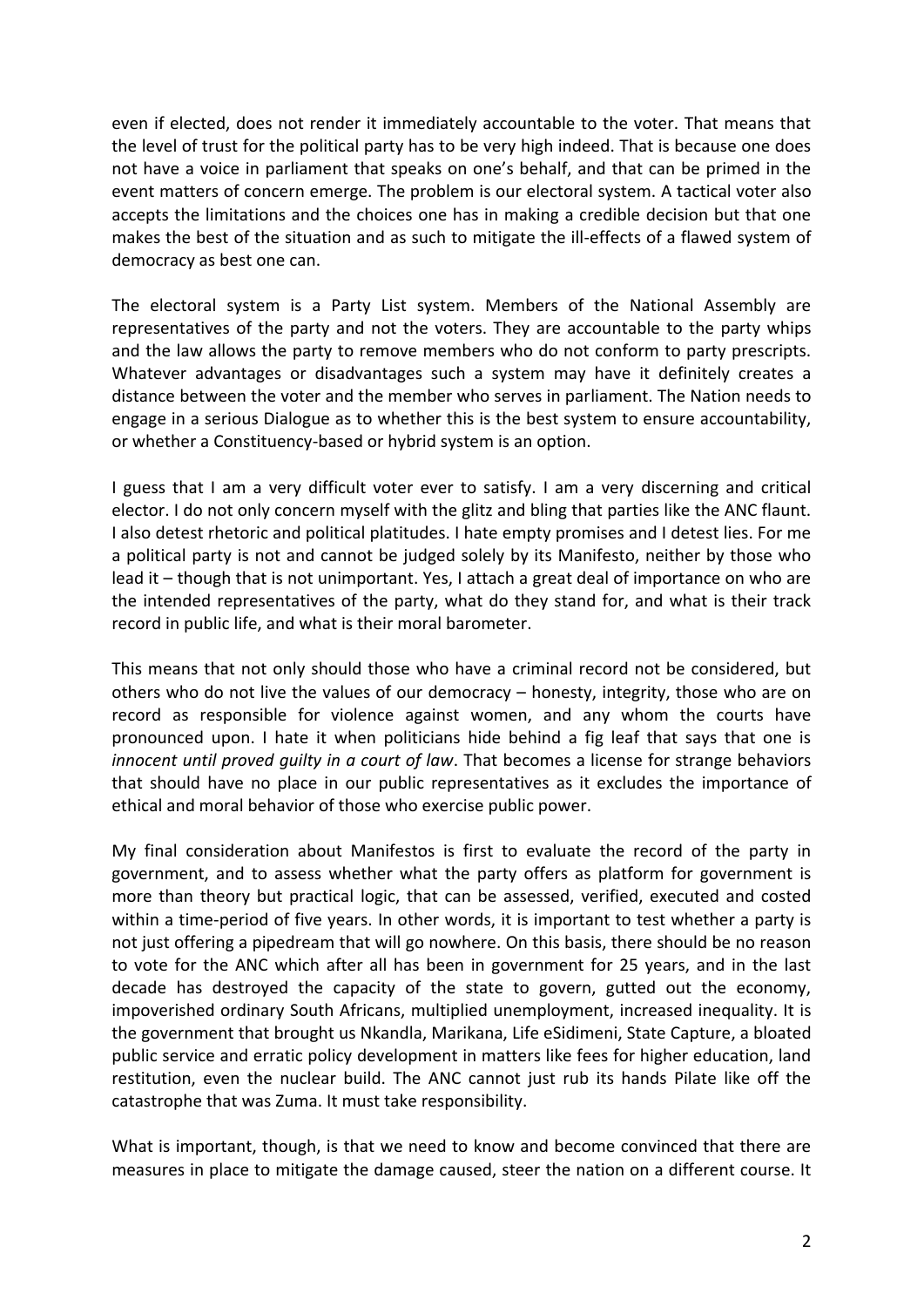is difficult to believe that when the executive that will manage the affairs of state is very much the same as the one that enabled Zuma and enforced the Zuma dictat, and more than half members of parliament are the same as those who doggedly defended Zumaism, or that more than two-thirds of the National Executive Committee of the ANC is the one that was hand-picked by Zuma. It is the ANC that has played fast and loose with the Constitution and showed no interest in abiding by court orders, allowed President Zuma to play hide and seek with the courts for more than ten years. The ANC faces a problem of credibility of enormous proportions. None of this is of Cyril Ramaphosa's own making. Based on the principle that governments are responsible for the acts of predecessors he too must take full responsibility for the Zuma nightmare. It does not help for various ANC spokespersons to now tell us that the Zuma years were not very bad after all. I beg to differ. Zuma was an unmitigated disaster!

A tactical voter, therefore, is one who recognizes that one has a dilemma. One is committed to exercising one's vote, and yet there is no single political party that reflects one's beliefs about the country and its aspirations. For those reasons one then has to find the most approximate or plausible reason for the vote one chooses. At this point in time that is where I am stuck. At the same time a tactical voter is not a missing voter, or a neutral or undecided voter. A tactical voter seeks to be free to make choices according to her/his judgment at the time, and choices that he/she can live with, however difficult the choices may be.

In previous elections, in the exercise of my tactical voting principle, I have voted for COPE, UDM, EFF. I have evaluated what strength each of the parties has and what difference it could make with my vote. I have recognized that different principles applied in my consideration of National and Provincial representatives. I brought local or regional dynamics into play in my decision-making. For a start there was no way that I could vote for a party that carried Jacob Zuma as a Leader, but I could vote for David Makhura as a prospective Provincial Premier. I could vote for the EFF because I believed that it brought dynamism and *chutzpah* to our national politics and I admired young people who believed passionately in what they were doing. For that EFF had my vote. I voted UDM because I believed, especially in the Eastern Cape, that General Bantu Holomisa had been consistent, principled, politically astute and a hard worker. I voted COPE in 2009 because COPE carried our hopes where ANC had failed us.

This time around, of course, I desire strongly to vote in support of Cyril Ramaphosa, just as I believe many South Africans would. I have no doubt that Ramaphosa is no Jacob Zuma and that he is not beholden to him or anyone else. I want to vote for Ramaphosa because in the 15 months that he has been Head of the Executive he has begun the difficult task of clearing out the Zuma cobwebs. He has established instruments for establishing good governance in state institutions. I share the hope that he could be allowed to continue to do so, and to hope for more.

But I am not so naïve as to fail to understand that Ramaphosa's capacity to undertake the task that he believes is necessary for the country is much constrained by the state of the party that he leads. For one thing one never knows any longer which ANC is represented by Ramaphosa, and which by Ace Magashule, so factionalised the ANC has been and continued to be since Zuma was removed from office. I know that when I put my vote against the ANC,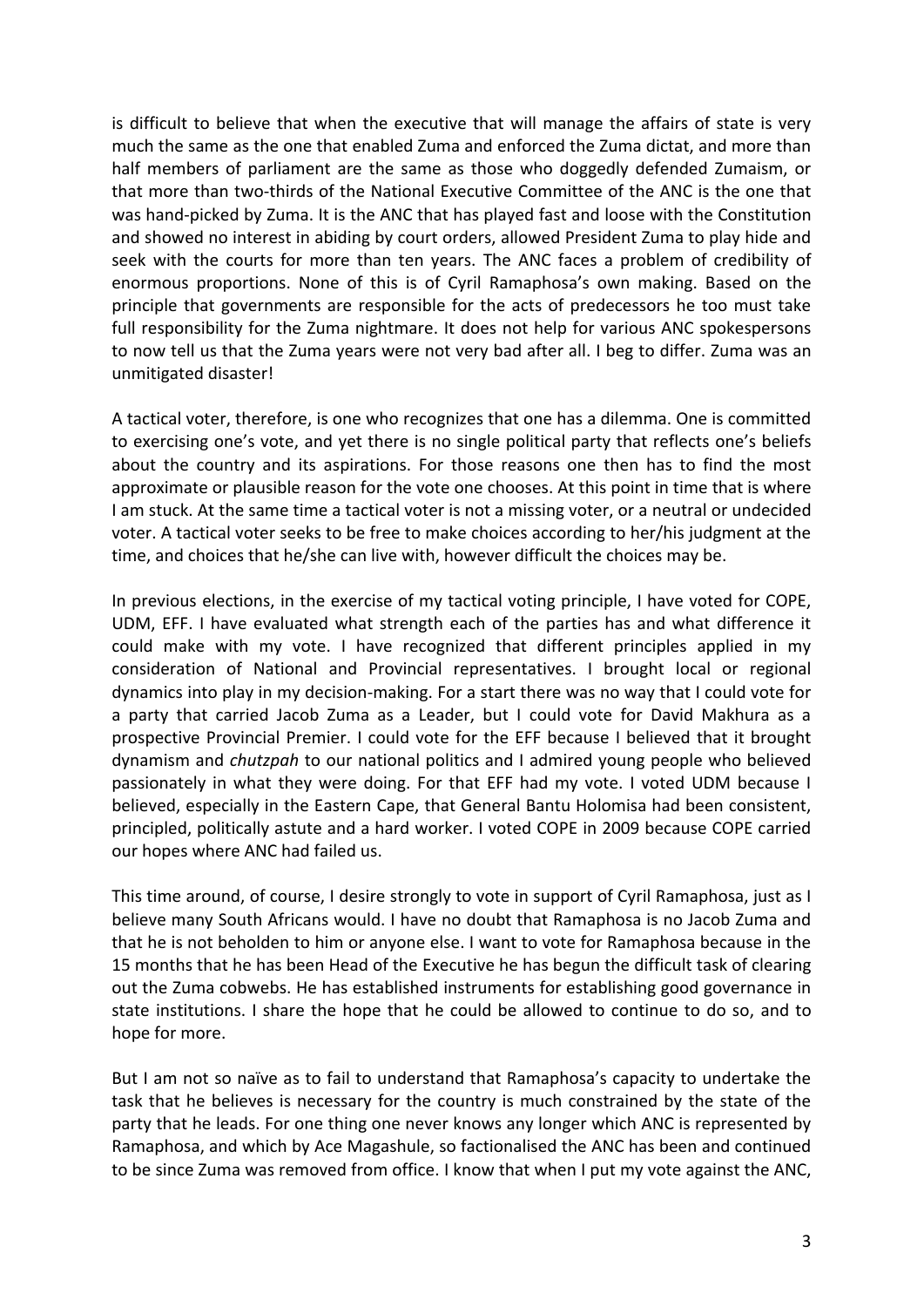I do not buy the Ramaphosa ANC, but it could be anything else. Discerning voters like me are in a bind.

I do not have a sense that President Ramaphosa appreciates not just the extent to which the ANC as an organization is almost irreparably broken down, but also, he does not seem to understand that there are forces in the ANC led by Jacob Zuma who have been deeply involved in a counter-revolutionary strategy. Their task was not just confined to stealing public resources (which they did!), it was also designed to incapacitate and rubbish (or collapse) the functioning of the state. That is the reason SARS, PIC, ESKOM, NPA – that may well explain the mad rush to "nationalize" the South African Reserve Bank. The intention is to take charge of and then control the commanding heights of the economy and state craft. In the process much of these jewels of the South African economy have been destroyed. To then find a Secretary General of the ANC defending all that was done in the counterrevolutionary project of reversing and undermining systematically the gains of the national democratic revolution, can be nothing short of treason. Will the real ANC please stand!

To complicate matters further, while one may wish to vote for Ramaphosa, one must also realise that in the electoral system that we have a vote for Ramaphosa is a vote for the ANC. In the politics of the ANC it is either that Ramaphosa's ideas have influence or that Magashule, a proxy for Jacob Zuma, will hold sway. It seems obvious to me that one should not cast one's vote in such a reckless fashion.

My problems with Ramaphosa run even deeper. I believe that while his attention on the state is welcome, his capacity to reform the state is dependent on the exercise of his authority in the ANC. The slogan of unity and renewal does not promise to yield any results. It is clear to me that unity is unprincipled, and renewal is very much business as usual. ANC needs a surgical operation. It is outdated in its systems and in its assumptions. Its politics or ideology are fuzzy, perhaps much in keeping with its pretensions of being a "broad church"! It is very much a party of liberation (in the fraught conditions of exile) in a democratic environment. The progressive edge of the party is being swamped. The ANC is more comfortable in its descriptor as a party of liberation, long after "liberation" was achieved.

The *mantra*, 'power is in the branches' is an alibi for a Stalinist perversion of democracy where the most violent, most noisy, well known crooks and kleptocrats, and the most unthinking dominate local levels of the ANC with the result that local councilors are drawn from such an unlikely source with disastrous results. No wonder political murders are so significant among ANC political classes, and that explains that political intolerance has become the stock-in-trade of the new ANC.

What happens at the National Congress of the ANC is a replica of what happens at local level. It is often suggested that the NGC and the National (Elective) Congress determine policy. However, even those outcomes are ill-informed and bulldozed under threats of violence as happened at NASREC in 2017. The patient, well- informed and judicious policyformation of the past is no more. A President makes policy on the hoof without consultation, in the process undermines standing Party policy positions. Instead of being reprimanded, the supporters gallery, Stalin-like, breaks out into a rapturous applause. At this point nothing that the ANC says or does has any credibility as a result. Many would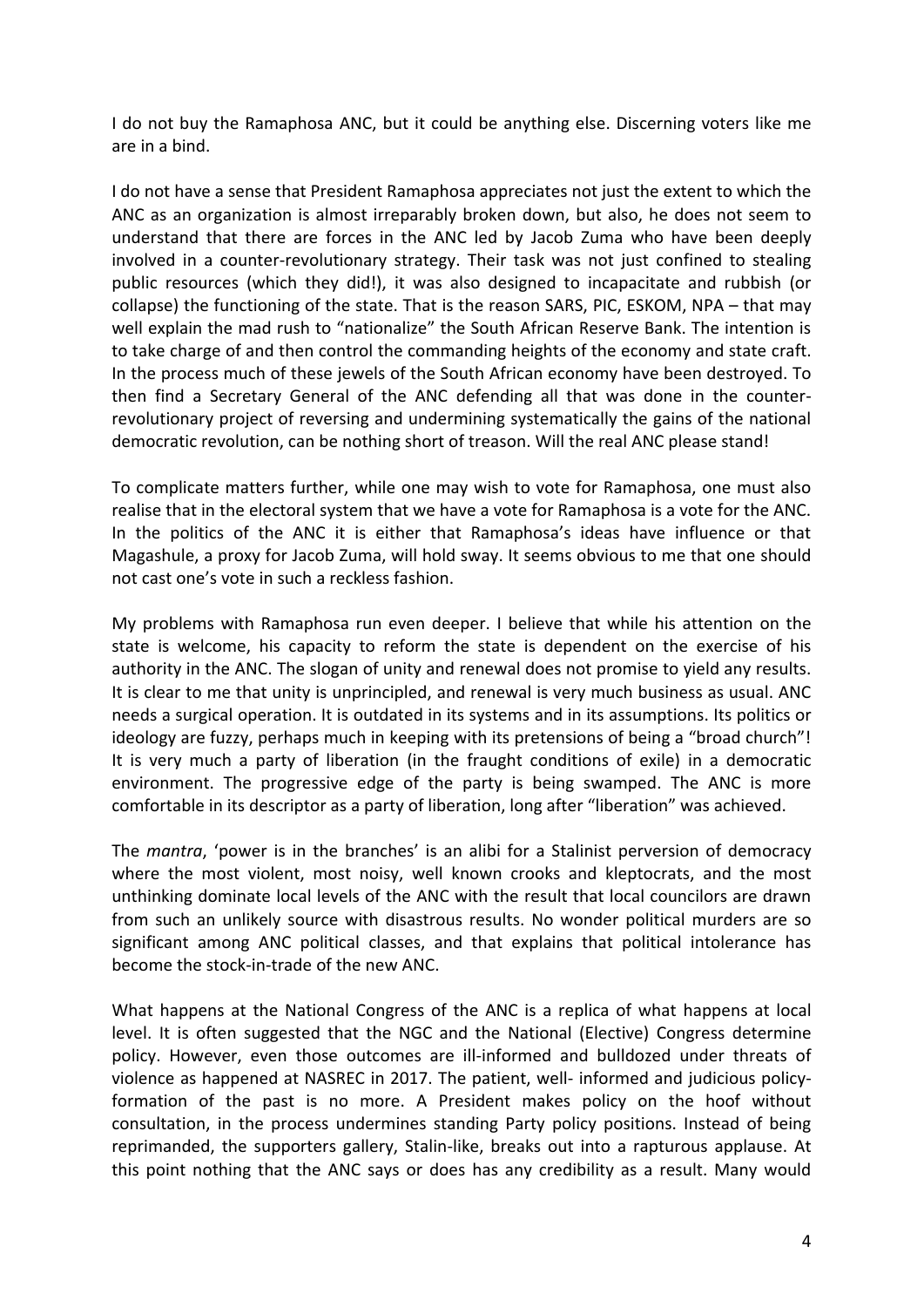welcome an ANC that is committed to young people and women, and where intellectual and ideological engagement is the basis of advancement and preferment. But with the Women's League and Youth League devoid of thought it is like waiting for Godot. A root and branch restructuring of the ANC is called for. Without that, many programmes of government do not have any chance of success - only to the extent that the public service is beholden to cadre deployment for its best skills and professionalism.

The Nkandla Judgment of the Constitutional Court delivered by Chief Justice Mogoeng Mogoeng on behalf of a unanimous court outlines the responsibilities of the Parliament of the Republic of South Africa. It states that "each member of Parliament makes a declaration of allegiance to the Republic, obedience, respect and vindication of the Constitution and all law of the Republic, to the best of their abilities…" It is of interest to note the point that Mogoeng CJ rightly emphasises that this allegiance is not to the Party but to the Republic, the law and to the Constitution. One wonders whether political parties did have this judgment in mind when they selected their Party Lists. I doubt it. It would also seem that the IEC also did not adjust its processes for the registration of members of parliament in the Party List with due regard to Mogoeng's prescripts.

The Chief Justice gave the nation a clear indication about the moral qualities necessary for one to be a member of parliament. If one has that in mind, the ANC for one, surely could not have presented in their Party List members who have been mentioned in an adverse manner in any court of law or enquiry as is the case with Malusi Gigaba, Bathabile Dlamini, Mdu Manana, or Mosebenzi Zwane, among many others. Equally those like Nomvula Mokonyane who are known to have destroyed a government department to the point of bankruptcy should not be public representatives. Indeed, the likes of Ace Magashule who have been named in numerous adverse reports ought not to be the face of the ANC. The Gupta cronies and the Bosasa beneficiaries ought to have been put out to pasture.

There are three matters that mitigate the disaster that Cyril Ramaphosa finds himself in, especially to discerning voters. It is the commitment to reduce the size of government, reducing ministries and departments and generally reducing the personnel cost of the Public Service. Indications are that the unions will resist this vigorously. The second matter that he deserves support for is the undertaking to professionalise the public service. In other words, South Africa deserves the service of the best skills and competences that South Africa can afford.

The third matter is The Economy. There is every reason to believe that the ANC under Ramaphosa will address the state of the economy. The problem, as far as I can see, is that the ANC does not seem to have any ideas about how to grow the economy within the ambit of a developmental state. There is the imperative to address the critical problem of inequality, and thereby to adjust fiscal policy to address social challenges that society faces. It does not seem to be understood that measures like social grants are not the ultimate in securing a better life for many people in the long term. Neither does it mean, in my humble opinion, that jobs in the traditional trade unionist way of thinking will ever address the problem of unemployment. It requires understanding clearly that employment patterns are changing, and different forms of human fulfillment are called for. That is why much work is now being done at the ILO to imagine The Future of Work afresh.